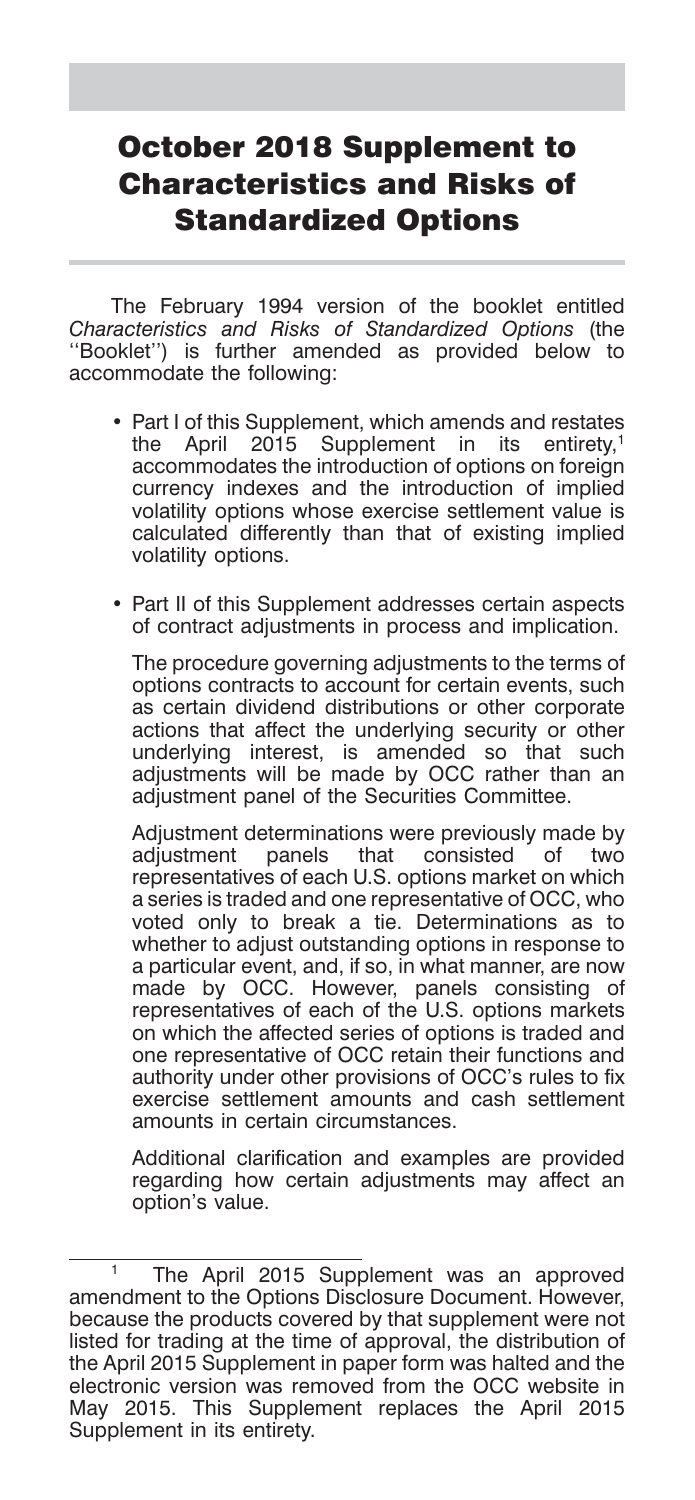Certain language has been deleted to remove obsolete content.

• Part III addresses the change in the regular settlement date for option exercise from the third business date following exercise to the second business date following exercise in accordance with changes to SEC Rule 15c6-1.

Accordingly, the following changes are made to the Booklet:

#### *Part I —*

*1. The first three paragraphs in Chapter IV appearing on page 23 of the Booklet under the caption ''About Indexes,'' as amended by the June 2008, December 2009 and March 2011 Supplements, are replaced by the following paragraphs:*

As referred to in this booklet, an index is a measure of the prices or other attributes of a group of securities\* or other interests. Indexes have been developed to cover a variety of interests, such as stocks and other equity securities, debt securities and foreign currencies, and even to measure the cost of living. The following discussion relates to (i) indexes on equity securities (which are called stock indexes in this booklet), (ii) indexes intended to measure the implied volatility, or the realized variance or volatility, of specified stock indexes or specified securities (which are collectively called variability indexes in this booklet), (iii) strategy-based indexes, such as indexes measuring the return of a particular strategy involving the component securities of a stock index and options on that index, (iv) indexes intended to measure the stock price changes of the component securities of underlying indexes that result solely from the distribution of ordinary cash dividends, as calculated on their respective ex-dividend dates (which are called dividend indexes in this booklet), (v) relative performance indexes, which are a special type of strategy-based indexes that measure the relative performance over a given time period of one index component to another index component, (vi) indexes on foreign currencies (which are called foreign currency indexes in this booklet), and (vii) options on the above indexes (including binary index options and range options).

Stock indexes are compiled and published by various sources, including securities markets. A stock index may be designed to be representative of the stock market of a particular nation as a whole, of securities traded in a particular market, of a broad market sector (*e.g.*, industrials), or of a particular industry (*e.g.*, electronics). A stock index

Some indexes reflect values of companies, rather than securities, by taking into account both the prices of component securities and the number of those securities outstanding.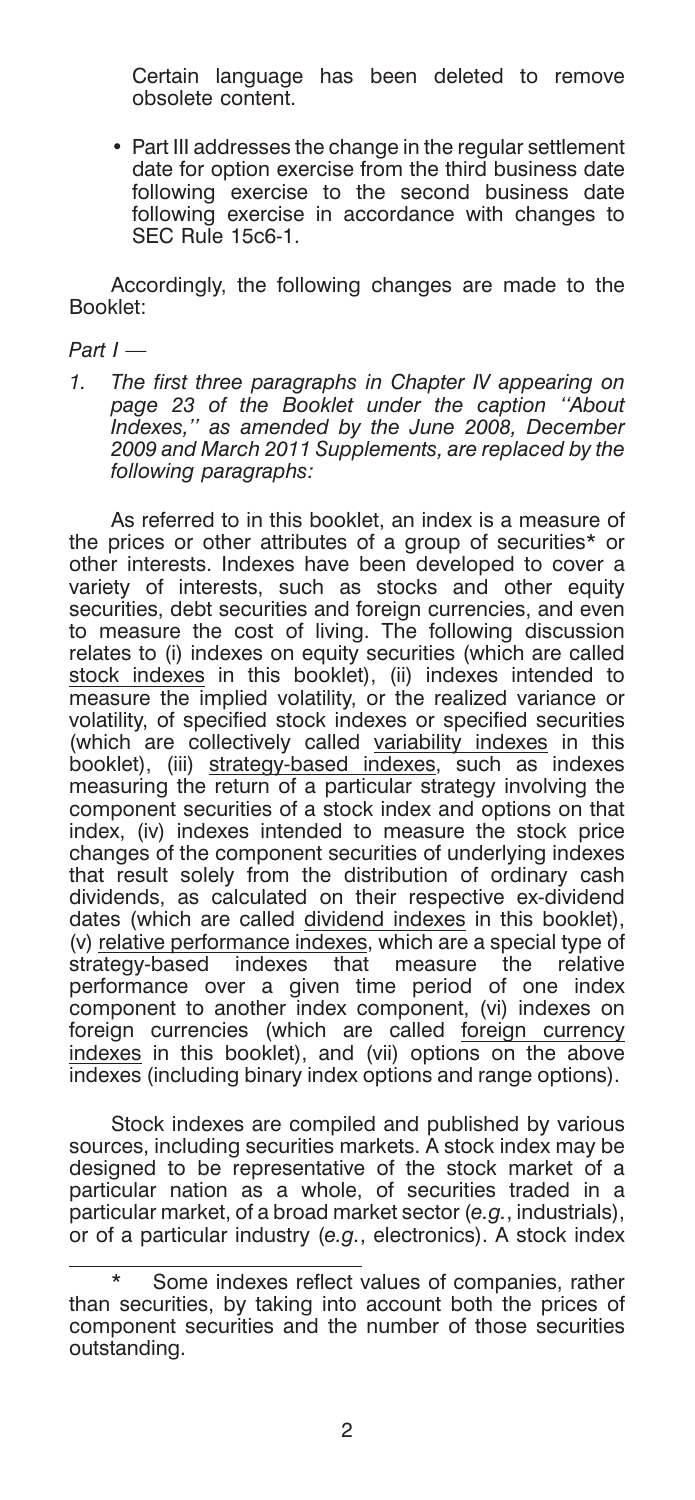may be based on securities traded primarily in U.S. markets, securities traded primarily in a foreign market, or a combination of securities whose primary markets are in various countries. A stock index may be based on the prices of all, or only a sample, of the securities whose prices it is intended to represent. Like stock indexes, variability indexes, strategy-based indexes, dividend indexes and relative performance indexes are securities indexes. However, variability indexes may measure the implied volatility of an index, using the premiums for series of options on that index, or may measure the historical variance or volatility of the returns of an index using daily returns over a certain period assuming a mean daily return of zero. Strategy-based indexes measure the return of a particular strategy involving the component securities of an index and options on that index. Dividend indexes measure the stock price changes of the component securities of underlying indexes that result solely from the distribution of ordinary cash dividends, as calculated on their respective ex-dividend dates. Relative performance indexes measure the performance of two index components relative to one another over a period of time. While a foreign currency index is not an index of securities, options on foreign currency indexes trade on securities exchanges like options on securities indexes. The foreign currency indexes discussed in this booklet are designed to reflect the value of a single currency, often the U.S. dollar, against a basket of foreign currencies. In this booklet options on variability indexes are referred to generically as variability options, options on strategy-based indexes are referred to as strategy-based index options, options on dividend indexes are referred to as dividend index options, options on relative performance indexes are referred to as relative performance options, and options on foreign currency indexes are referred to as foreign currency index options.

Information relating specifically to the various types of indexes appears below under the captions ''Stock Indexes,'' ''Variability Indexes,'' ''Strategy-based Indexes,'' ''Dividend Indexes,'' ''Relative Performance Indexes'' and ''Foreign Currency Indexes.''

*2. The sixth and seventh paragraphs under the caption ''Variability Indexes'' in Chapter IV, which are part of the discussion that was added on page 25 of the Booklet by the December 2009 Supplement, with the sixth paragraph being further amended by the March 2011 Supplement, are replaced by the following paragraphs:*

There are various methods of estimating implied volatility, and different methods may provide different estimates. Under the method that is used for volatility options that are traded at the date of this Supplement, implied volatility index values are calculated using premium values of certain series of options on the reference interest in expiration months or weeks that are selected and weighted to yield a measure of the volatility of the reference interest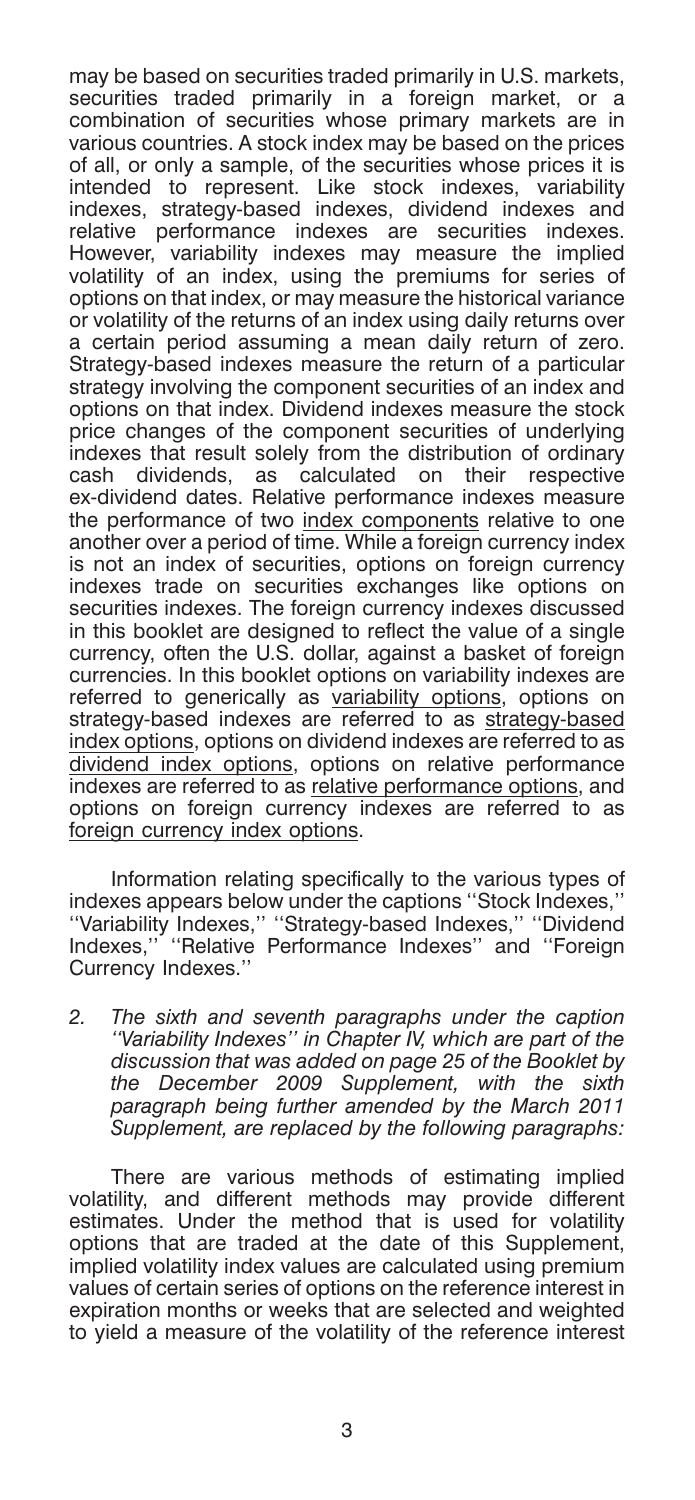over a specified future time period. For some volatility options, the premium values used in the calculation are for out-of-the-money options series; for other volatility options, they are for hypothetical at-the-money options series. For example, an implied volatility index that is calculated using one of these methods and that is designed to provide a prediction of volatility over 30 calendar days is based on premium values of at-the-money options series on the reference interest expiring in the two nearest months with at least 7 calendar days left to expiration. Implied volatility index values will be affected by any factor that affects the component options series of the index, including, among other things, applicable laws, regulations and trading rules, the market-making and order processing systems of the markets on which the options are traded, and the liquidity and efficiency of those markets.

Implied volatility options that are described in this Supplement are European-style and ''A.M.-settled,'' which means that the exercise settlement values are derived from opening values of the component put and call options. For one type of implied volatility option, the exercise settlement value is calculated from *actual opening premium prices* of the relevant series of options on the reference interest or, if the option has no opening trades, the mid-point between the bid and offer premium quotations. For another type of implied volatility option, the exercise settlement value is calculated from the *mid-point of the bid and offer premium quotations* for the relevant series of options on the reference interest as determined at the opening of trading. For both types of implied volatility options, all other index values for each of these implied volatility indexes are calculated using the *mid-points of the bid and offer premium quotations* and/or actual trade prices of the options series that comprise the index. (Where these index values are based on quotations and/or actual trade prices they are sometimes referred to as ''indicative values.'')

*3. The following caption and paragraphs are added to Chapter IV of the Booklet immediately following the section captioned ''Relative Performance Indexes,'' which is part of the discussion that was added on page 25 of the Booklet by the March 2011 Supplement:*

# **FOREIGN CURRENCY INDEXES**

Foreign currency indexes are designed to reflect the value of one currency, often the U.S. dollar, against a basket of foreign currencies. Foreign currency indexes are calculated using exchange rates, i.e., the prices of currencies in terms of other currencies. An exchange rate is often expressed as a currency pair (*e.g.,* the price of euros in terms of U.S. dollars is expressed as EUR/USD). In a currency pair, the first currency is called the base currency and the second currency is called the quote currency. The exchange rate for a currency pair is how much of the quote currency is needed to purchase one unit of the base currency. Different foreign currency indexes are calculated in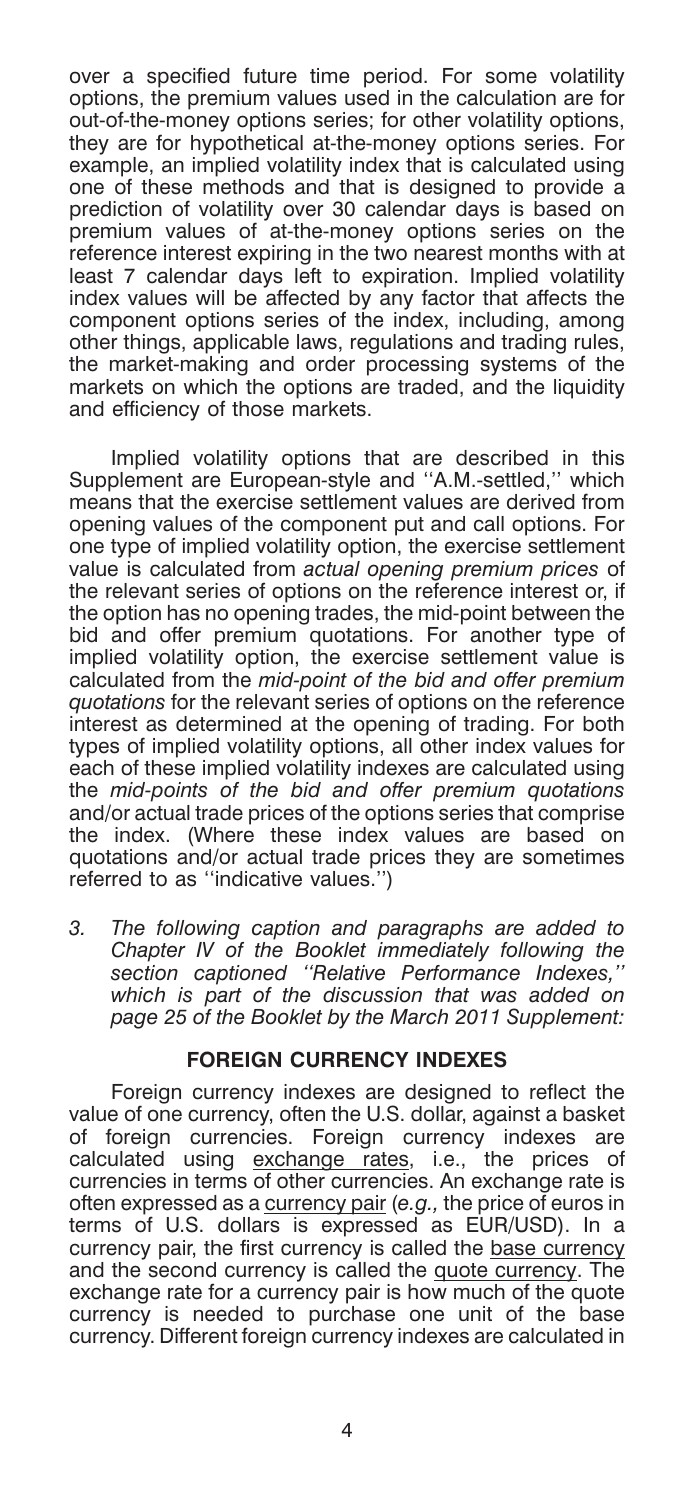different ways. Accordingly, there may be situations in which foreign currency indexes are based on the same component currency pairs but rely on different sources of exchange rate data or measure the relevant exchange rates differently because of differences in methods of calculation or weighting. A foreign currency index may be designed so that each component currency pair is weighted equally or weighted to conform to another static or dynamic benchmark as determined by the index provider. A foreign currency index, like a stock index, is ordinarily expressed in relation to a ''base'' established when the index was originated.

**EXAMPLE**: On the starting or "base" date of a new foreign currency index representing a basket of four currency pairs measured against the U.S. dollar — *e.g.*, the price of euros in terms of U.S. dollars is expressed as EUR/USD, the price of British Pounds in terms of U.S. dollars is expressed as GBP/USD, the price of U.S. dollars in terms of Japanese yen is expressed as USD/ JPY and the price of Australian dollars in terms of U.S. dollars is expressed as AUD/USD — the index may be set to be equally weighted so that each component currency pair has equal influence on the overall index value. This may be accomplished by assuming a \$10,000 position in each component currency pair. The index value would be calculated by multiplying (or dividing, in the case of a USD/JPY currency pair) each currency pair position by the spot exchange rate for the currency pair. The value, in dollars, of each foreign currency would be deducted from \$20,000. This method is used in order to effectively invert the value of the currency pair, so that the index value will increase when the value of the U.S. dollar increases and decrease when the value of the U.S. dollar decreases. The sum of the resulting differences would be divided by the ''divisor.'' The divisor is a number that is fixed on the base date — in this example, four — selected so that the index value on the base date equals 10,000. Accordingly, if the value of the U.S. dollar against the Euro increases by 2% the next day (*i.e.,* the value of the EUR/USD position decreases to \$9,800 from \$10,000, which subtracted from \$20,000 equals \$10,200), while the GBP/USD, USD/JPY and AUD/USD exchange rates remained the same, the index level would rise to 10,050  $((10,200+10,000+10,000+10,000)/4)$ .

The base of the foreign currency index may be adjusted from time to time if certain ''rebalancing events'' occur, as determined by the index provider. An index might be structured so that it is not rebalanced unless the exchange rate for one of the component currency pairs drops by more than 90% from its original base or upon the occurrence of extraordinary events in the global currency markets. Adjustments in the base level of an index or other similar changes are within the discretion of the publisher of the index and will not ordinarily cause any adjustment in the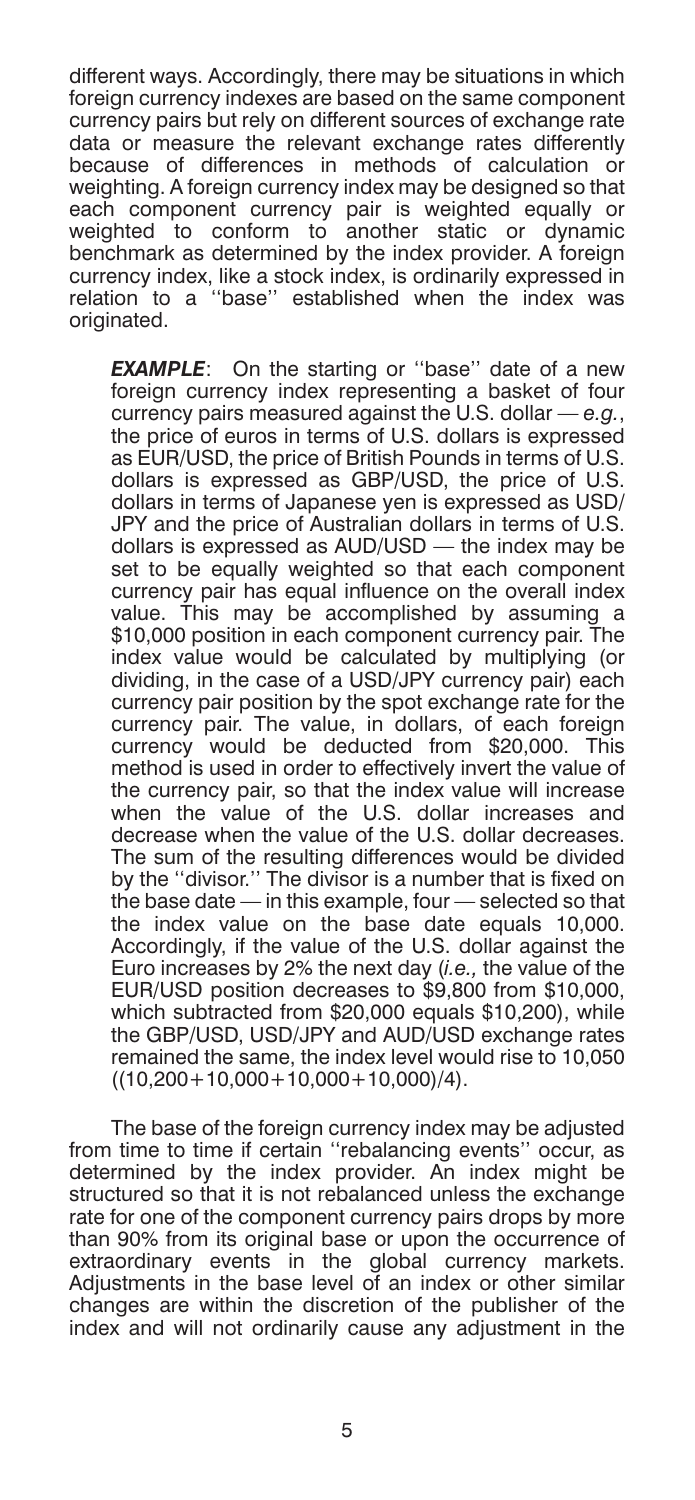terms of outstanding index options. However, OCC has authority to make adjustments if the publisher of the underlying index makes a change in the index's composition or method of calculation that, in OCC's determination, may cause significant discontinuity in the index level.

#### *4. The third full paragraph on page 26 of the Booklet, as amended by the December 2009 Supplement, is replaced with the following paragraph:*

With some exceptions, such as those noted above with regard to mutual fund indexes, certain foreign stock indexes, realized variance and realized volatility indexes, and dividend indexes, the values of indexes are ordinarily updated throughout the trading day. Investors may determine current index levels from their brokerage firms; in addition, the closing levels of many underlying stock indexes are published in daily newspapers such as ''The Wall Street Journal.'' However, an index option may be traded in the options markets at a time when some, or even a substantial portion, of the components of the underlying index are not trading or when there is a lag in the reporting of prices in some or all of the components. Information regarding the method of calculation of any index on which options are traded, including information concerning the standards used in adjusting the index, adding or deleting components of the index, and making similar changes, and on any modification of the index in determining the underlying value for the options, is generally available from the options market where the options are traded.

# *5. The last full paragraph on page 27 of the Booklet, as amended by the December 2009 Supplement, is replaced with the following paragraph:*

The exercise settlement values of options on securities indexes are determined by their reporting authorities in a variety of ways. The exercise settlement values of some index options are based on the reported level of the underlying index derived from the last reported prices of the component securities of the index at the closing on the day of exercise. The exercise settlement values of other options are based on the reported level of the index derived from the opening prices of the component securities on the day of exercise. Other means for determining the exercise settlement values of some index options series have been, and may continue to be, established. For example, the exercise settlement values for options on an index of foreign securities may be fixed in relation to a value fixed by a foreign exchange. Additionally, some implied volatility options calculate the exercise settlement value by utilizing the *mid-point of the bid and offering premium quotations* at the opening of trading of the relevant series of the put and call options on the reference interest. If an option is exercised on a day that is not scheduled as a trading day for the component securities of the index, the exercise settlement value is based on the reported level of the index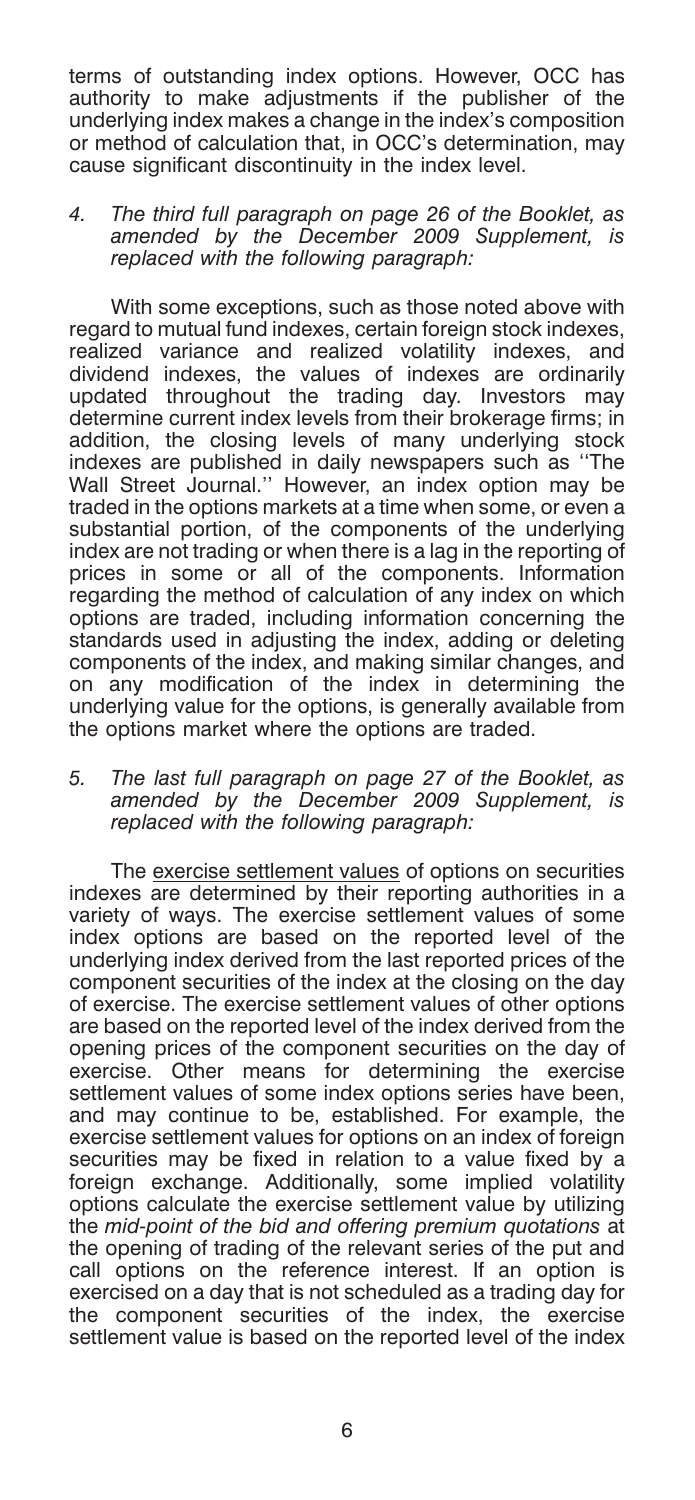derived from the opening or closing prices (depending on the options series) of the component securities on the last prior day that is scheduled as a trading day. If a particular component security does not open for trading on the day the exercise settlement value is determined, a substitute value, such as the last reported price of that component security, is used.

*6. The last two paragraphs in Chapter IV appearing on page 28 of the Booklet, as amended by the December 2009 Supplement, are replaced with the following paragraphs:*

Investors should be aware that the exercise settlement value of an option on a security index that is derived from the opening prices of the component securities of the index may not be reported for several hours following the opening of trading in those securities. A number of updated index levels may be reported at and after the opening before the exercise settlement value is reported, and there could be a substantial divergence between those reported index levels and the reported exercise settlement value.

The principal risks of holders and writers of index options are discussed in Chapter X. Readers interested in buying or writing index options should carefully read that chapter, particularly the discussions under the headings ''Risks of Option Holders,'' ''Risks of Option Writers,'' ''Other Risks,'' and ''Special Risks of Index Options.'' Readers interested in buying or writing options on foreign currency indexes should additionally read the discussion under the heading ''Special Risks of Foreign Currency Options,'' which discusses the risks of foreign currency options, many of which are applicable to foreign currency index options.

*7. The first paragraph that was added immediately following the caption ''Special Risks of Index Options'' in Chapter X appearing on page 73 of the Booklet by the December 2009 Supplement and that was further amended by the March 2011 Supplement, and the second paragraph as added by the June 2008 Supplement, are replaced with the following paragraphs:*

The risks described in paragraphs 1 through 10 below relate primarily to options on stock indexes. The risks described in paragraphs 1, 2, 5, 8 and 10 also relate to options on foreign currency indexes, although in the case of options on foreign currency indexes the components of the index are foreign currencies rather than securities. The risks described in paragraph 11 relate to options on implied volatility indexes. The risks described in paragraphs 12 through 14 relate to options on variability indexes, strategybased indexes or relative performance indexes. The risks described in paragraph 15 relate to delayed start options.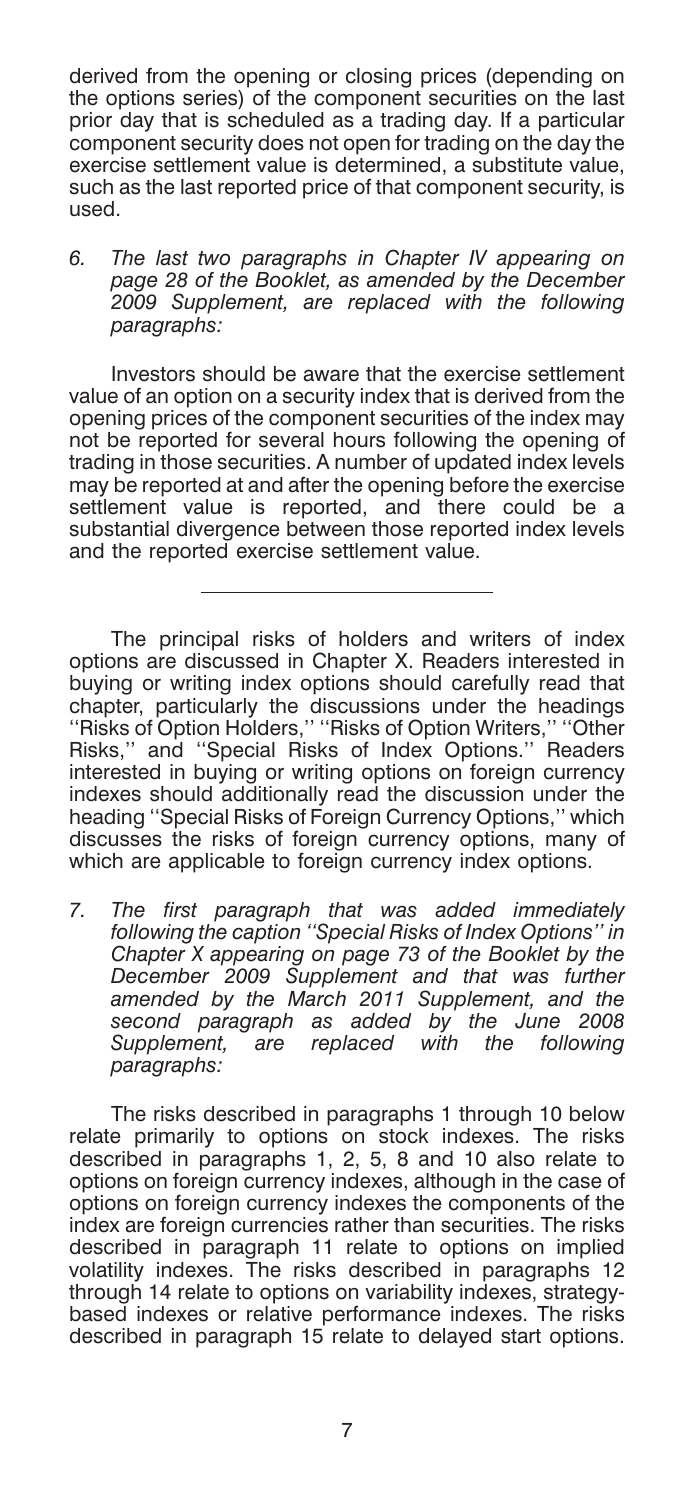The risk described in paragraph 16 relates to dividend index options, and the risks described in paragraph 17 relate to relative performance options.

The risks discussed in paragraphs 4, 5, 7, 8 and 10 below are generally applicable to writers of non-binary and binary index options, but the risks discussed in paragraphs 1 through 3, 6 and 9 are inapplicable to writers of binary index options. The risks discussed in paragraphs 4, 5, 7, 8 and 10 below apply to writers of range options on securities indexes, but the risks discussed in paragraphs 1 through 3, 6 and 9 do not. Special risks of range options are discussed below under the caption "Special Risks of Range Options." Additionally, certain risks factors applicable to options on foreign currency indexes are discussed below under the caption ''Special Risks of Foreign Currency Options,'' which discusses the risks of foreign currency options, many of which are applicable to foreign currency index options.

*8. The following paragraph replaces the paragraph marked number 11 on page 78 of the Booklet, which was inserted by the December 2009 Supplement immediately following paragraph number 10, as amended by the June 2008 Supplement:*

11. Because different values may be used in calculating indicative values and exercise settlement values of the volatility indexes underlying implied volatility options, there is a risk that there may be a divergence between the exercise settlement value and an indicative value calculated at the opening on the date on which the exercise settlement value is being determined. (Please refer to the discussion in Chapter IV under the heading ''Variability Indexes'' for the definition of the term indicative value and a description of the method that is used to calculate an exercise settlement value for implied volatility options.) For those implied volatility options that calculate the exercise settlement value by utilizing the actual opening prices of the relevant series of the index's component put and call options on the reference index (rather than using the mid-point between opening bid and ask quotations), it is to be expected that there may be at least some divergence between the exercise settlement value for such expiring implied volatility options and the indicative value calculated at the opening on the same date. Such divergence may occur if the indicative value is based on either the actual bid quotation or the actual ask quotation, depending on the forces of supply and demand, rather than the actual opening price for each of the options series that is used to calculate the exercise settlement value. This divergence may represent a significant percentage of the indicative value for the implied volatility index if the forces of supply and demand cause all or most of the series to open on the same side of the market. There may also be variability in the exercise settlement value for those implied volatility indexes that calculate the exercise settlement value by utilizing the mid-point of the bid and offering premium quotations at the opening of trading of the relevant series of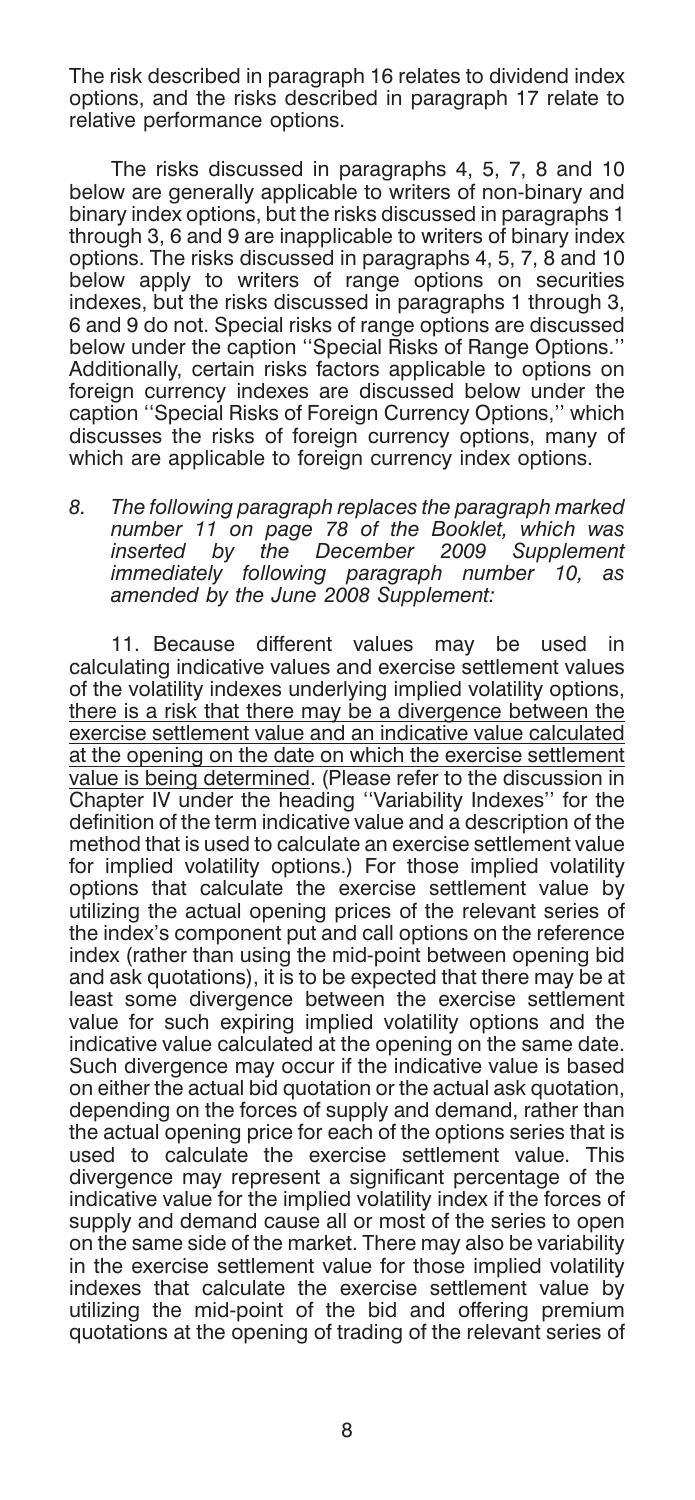the put options on the reference interest. Readers should recognize and understand the risks associated with the different methods of determining the exercise settlement values of the implied volatility options they intend to trade.

*9. The following paragraph is inserted on page 87 of the Booklet immediately following the paragraph marked number 13, which was renumbered number 12 by the April 2007 Supplement, and immediately before the caption ''Special Risks of Flexibly Structured Options in Chapter X:*

13. In addition to foreign currency options, options on foreign currency indexes also may be traded. As discussed above under the heading ''Special Risks of Index Options,'' many of the special risks applicable to options on stock indexes also apply to options on foreign currency indexes. In addition, the risks applicable to foreign currency options described in paragraphs 1 through 3, 5, 7, and 10 through 12 above generally apply to options on foreign currency indexes.

*Part II —*

- *10. References throughout the Booklet to determinations being made by ''adjustment panels'' or ''panel'' are to be read as deleted and replaced by ''OCC,'' except that in the context of a discussion regarding the fixing of an ''exercise settlement value'' or ''cash settlement amount'' (on pages 102, 109, 110, and 112, as supported by Section Nos. 17-20 and 22-23 of this Part II) references to ''adjustment panel'' are to be read as deleted and replaced by ''panel.'' Instances of replacements to ''OCC'' are provided in Section Nos. 11, 12, 14-16, 21, and 24-30 of this Part II. Panels consisting of representatives of each of the U.S. options markets on which the affected series of options is traded and one representative of OCC retain their functions and authority under provisions of OCC's rules to fix exercise settlement amounts and cash settlement amounts in certain circumstances.*
- *11. On page 10 of the Booklet, the last two paragraphs are replaced as follows:*

**ADJUSTMENT —** Adjustments may be made to some of the standardized terms of outstanding options upon the occurrence of certain events related to the underlying security. Adjustments that may be made to a particular type of option are discussed in the chapter relating to that type.

The determination of whether to adjust outstanding options in response to a particular event, and, if so, what the adjustment should be, is made by OCC, taking into consideration policies established by a committee consisting of representatives of each of the U.S. options markets on which the effected option trades and a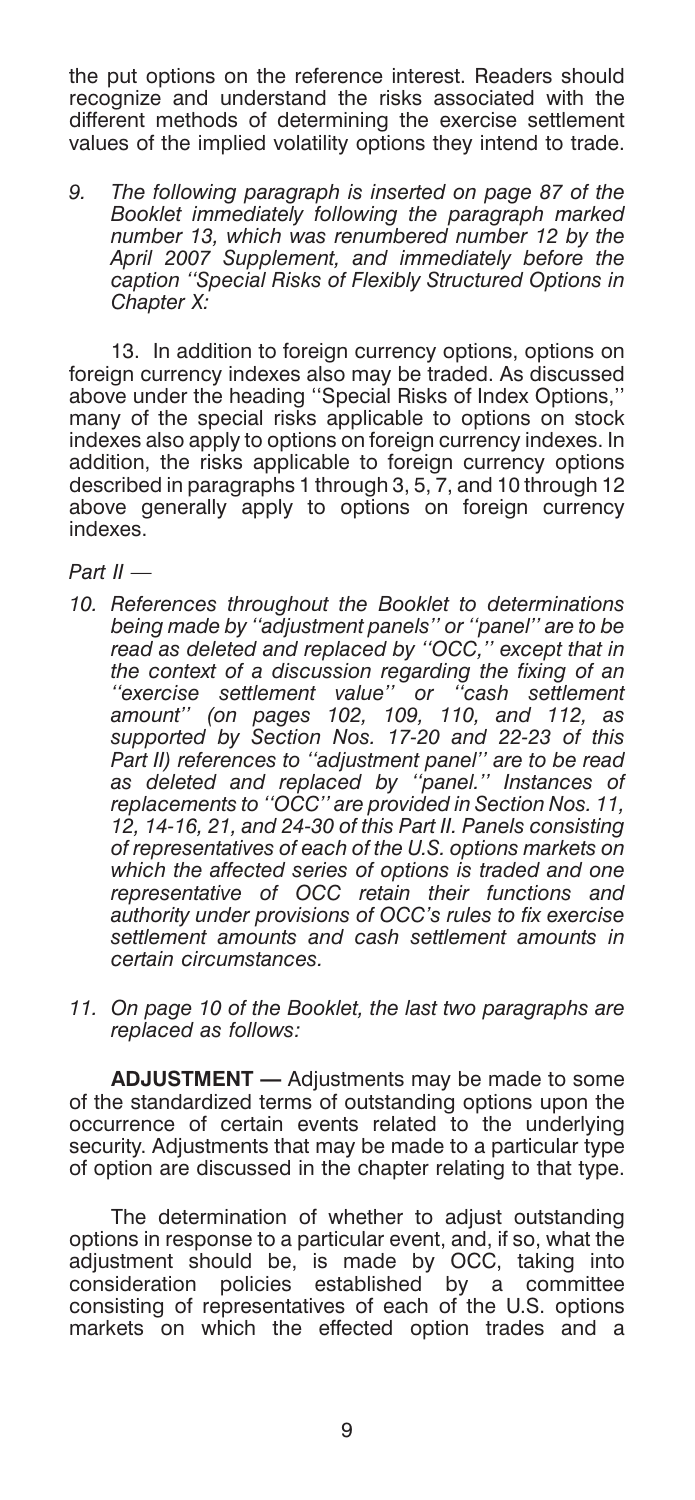representative of OCC. OCC and the exchanges are free to discuss considerations pertaining to any adjustment decision or policy, but every adjustment determination is within OCC's sole discretion and is binding on all investors and OCC determines the value of distributed property involved in contract adjustments.

*12. On page 19 of the Booklet, the last sentence of the second paragraph following the EXAMPLE is deleted and replaced as follows:*

OCC has the authority to make such exceptions as it determines to be appropriate to any of the general adjustment rules.

*13. The following paragraphs are inserted immediately following the fourth paragraph under the heading ''All Stock Options'' in the paragraphs inserted in page 20 of the Booklet by Part II of the May 2007 Supplement.*

An adjustment that substitutes cash for all, such as in the case of a cash merger or other event whereby the underlying security is converted solely to cash, or part of the deliverable security will eliminate or reduce the time value of the option, and therefore the option may lose significant value, both immediately and at exercise, as a result of the adjustment.

**EXAMPLE:** Because of an all cash merger involving XYZ Corporation, the stock held by XYZ's owners is extinguished in return for a payment of \$50 in cash per XYZ share. In response to the corporate action on the underlying security, XYZ options generally will be adjusted to require the delivery of \$50 per share upon exercise. As a result, an XYZ call option with an exercise price of \$40 will lose all of its time value and the option's value will only reflect the intrinsic value of \$10 (\$50-\$40 = \$10). Additionally, an XYZ call option with an exercise price of \$60 will become worthless because the exercise price exceeds the \$50 cash settlement delivery amount.

**EXAMPLE:** An investor bought a \$50 put option representing the obligation to deliver 100 shares of Company A stock upon exercise. Company A subsequently effected a 1-for-3 reverse stock split and the terms of the reverse split provided for payment of cash in lieu of fractional shares, using a value of \$60 per share for this purpose. As a general rule, any adjustment in the number of underlying shares is rounded to eliminate fractional shares, so the number of shares to be delivered could be adjusted to 33 shares (100 X 1/3 =33 1/3, with the 1/3 fractional share rounded down as part of the adjustment to eliminate fractional shares) plus \$20 cash in lieu of the 1/3 fractional share (\$60 X 1/3) if cash is paid in lieu of such fractional share. Because this cash delivery obligation is generally fixed at the time of adjustment, the investor would lose the time value of the fractional share. This option may continue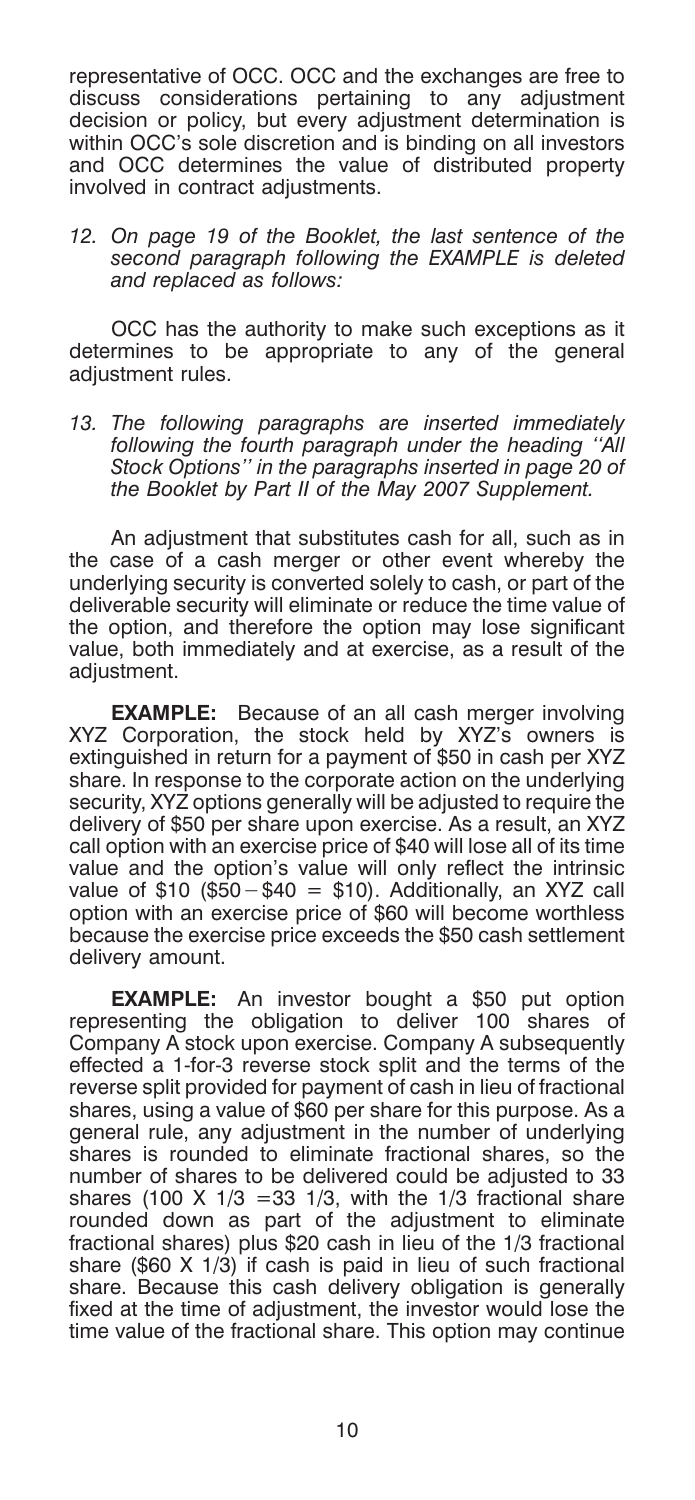to trade until expiration, with the deliverable at exercise or expiration being 33 shares plus \$20 cash.

The obligation to make a fixed cash payment in lieu of a fractional share could result, depending on the relative size of the fixed cash obligation, in an immediate reduction in the value of the option and at exercise could result in the option being less valuable or worthless in comparison to the value it would have had in the absence of the adjustment. If a stock underlying the option undergoes multiple reverse splits prior to expiration, it will become increasingly likely that one of those reverse stock splits eventually will create a fractional share.

*14. On page 21 of the Booklet, the first full paragraph is deleted and replaced as follows:*

Alternatively, the exercise prices of outstanding options might be reduced by the value, on a per-share basis, of the distributed property, as determined by OCC.

*15. On page 24 of the Booklet, the last sentence of the second full paragraph is deleted and replaced as follows:*

However, OCC has authority to make adjustments if the publisher of the underlying index makes a change in the index's composition or method of calculation that in OCC's determination, may cause significant discontinuity in the index level.

*16. On Page 39 of the Booklet, the first full paragraph is deleted and replaced as follows:*

Because the issuer of a particular foreign currency may unilaterally issue a new currency to replace its existing currency or alter the exchange rate or exchange characteristics of its existing currency with respect to other currencies, OCC has the discretion to adjust the terms of the options on such foreign currency. Ordinarily, the terms of foreign currency options will not be adjusted to reflect a devaluation or revaluation of a currency.

# *17. On page 102 of the Booklet, the second full paragraph is deleted and replaced as follows:*

If OCC determines to fix the cash settlement amount, it will act through a panel, comprised of representatives from each exchange on which the series without an exercise settlement value trades, that will use its judgment as to what is appropriate for the protection of investors and the public interest. The panel may fix the cash settlement amount using the reported price or value of the underlying foreign currency at such time, or representing a combination or average of prices or values at such time or times, and reported in such manner, as the panel deems appropriate.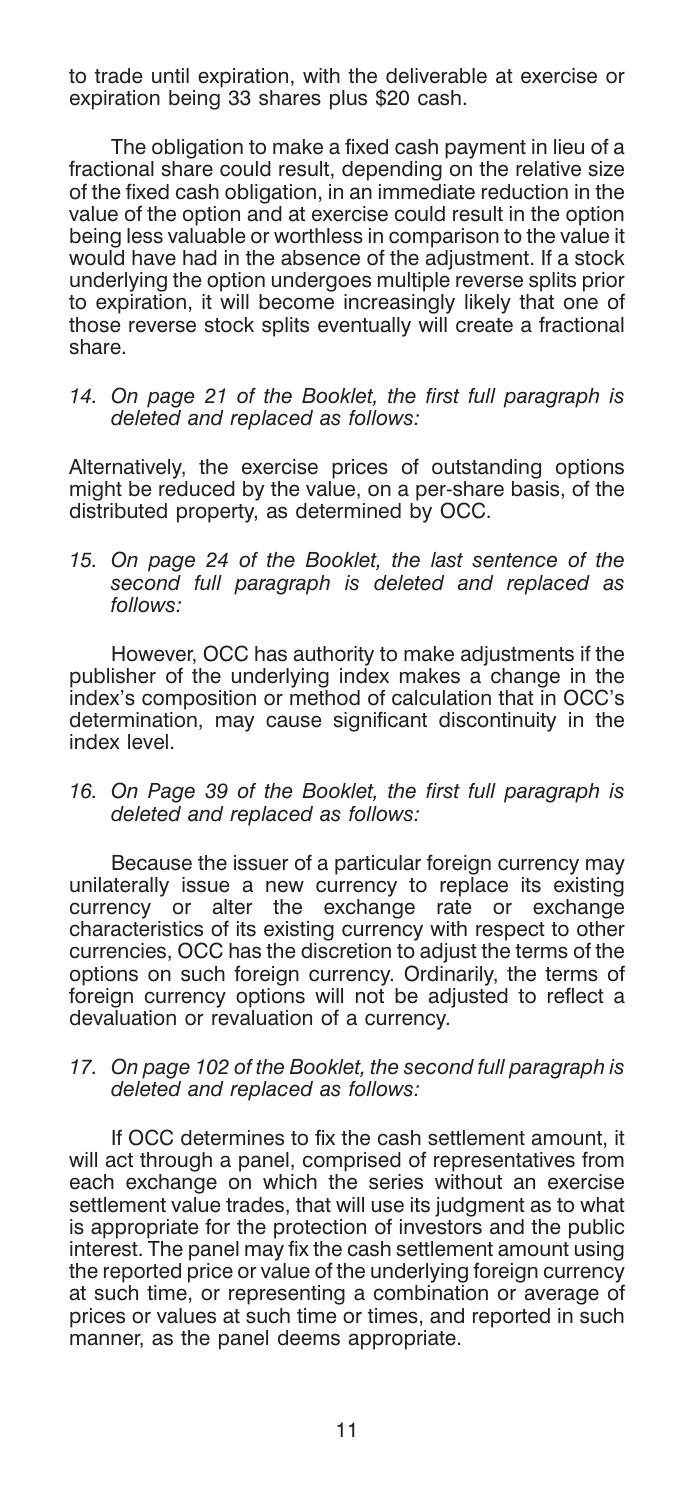# *18. On page 102 of the Booklet, the third full paragraph is deleted and replaced as follows:*

If a panel delays fixing a cash settlement amount for a series of cash-settled foreign currency options past the last trading day before expiration of that series, normal expiration exercise procedures will not apply to the affected series. Instead, exercise settlement will be postponed until the next business day following the day when the panel fixes the cash settlement amount, and each long position in the affected series will be treated as having been exercised if the cash settlement amount per contract for that series is \$1.00 or more. If the cash settlement amount per contract is less than \$1.00, the option will be treated as having expired unexercised. As a result of these procedures, holders of expiring cash-settled foreign currency options may not know whether their options have been exercised, and writers of such options may not know whether they have been assigned an exercise, until after the expiration date. A panel's determinations shall be conclusive, binding on all investors, and not subject to review.

# *19. On page 109 of the Booklet, the last full paragraph is deleted and replaced as follows:*

If OCC determines to fix the exercise settlement value, it will act through a panel, comprised of representatives from each exchange on which the series without an exercise settlement value trades, that will use its judgment as to what is appropriate for the protection of investors and the public interest. The panel may fix the exercise settlement value using the reported price or value of the relevant security or securities or index (i) at the close of regular trading hours (as determined by OCC) on the last preceding trading day for which a price or value was reported by the reporting authority, or (ii) at the opening of regular trading hours (as determined by OCC) on the next trading day for which a price or value was reported by the reporting authority. Alternatively, the panel may fix the exercise settlement value using a price or value for the relevant security or securities or index, or using a combination or average of such prices or values, at or during such time or times that the panel sees fit.

#### *20. On page 110 of the Booklet, the first full paragraph is deleted and replaced as follows*

If a panel delays fixing an exercise settlement value for a series of index options past the last trading day before expiration of that series, normal expiration exercise procedures will not apply to the affected series. Instead, exercise settlement will be postponed until the next business day following the day when the panel fixes the exercise settlement value, and each long position in the affected series will be treated as having been exercised if the exercise settlement amount per contract for that series is \$1.00 or more. If the exercise settlement amount per contract is less than \$1.00, the option will be treated as having expired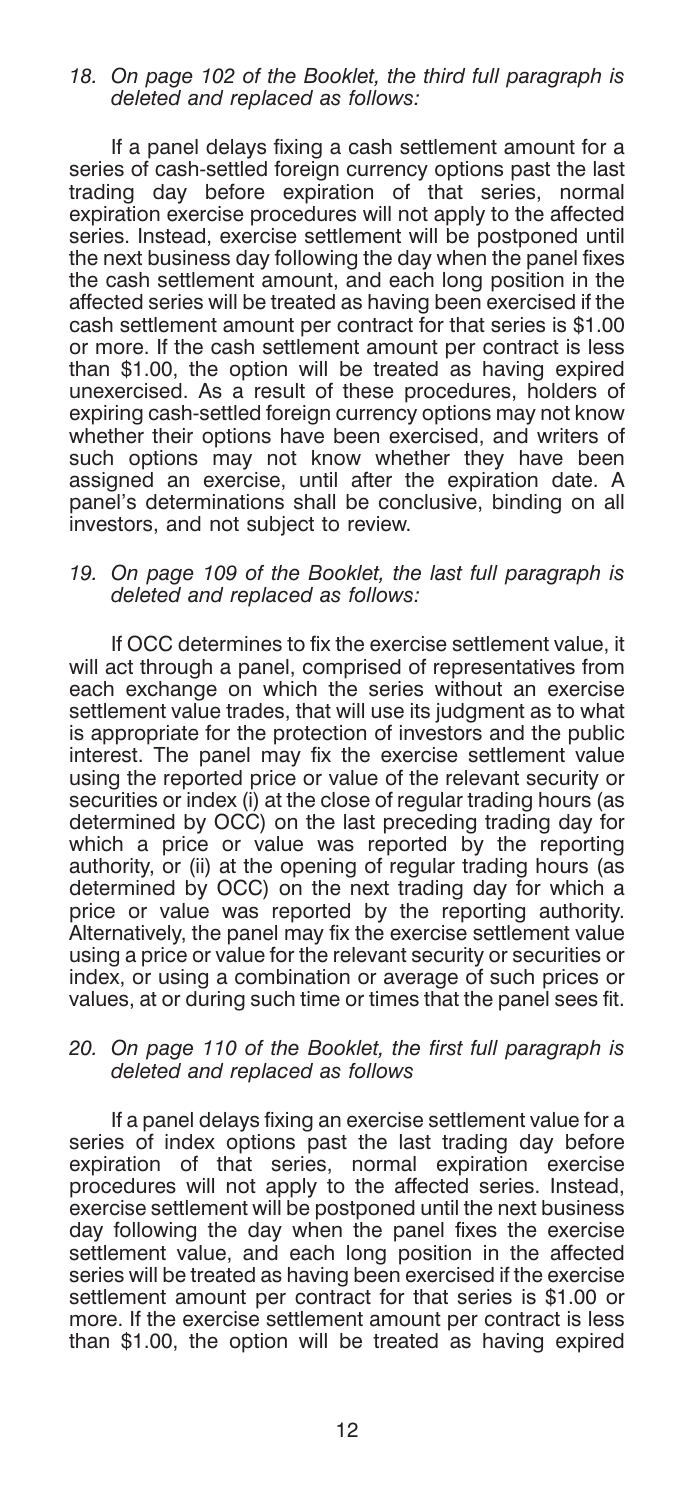unexercised. As a result of these procedures, holders of expiring index options may not know whether their options have been exercised, and writers of such options may not know whether they have been assigned an exercise notice, until after the expiration date. A panel's determinations shall be conclusive, binding on all investors, and not subject to review.

*21. On page 111 of the Booklet, the first paragraph under Part VI. Yield-Based Treasury Options, which replaced the second full paragraph on page 34, is deleted and replaced as follows:*

If the U.S. Department of the Treasury ceases to issue, or changes the terms or the schedule of issuance of, Treasury securities on which underlying yields are based, OCC has discretion to adjust the terms of the series by substituting other Treasury securities or to make such other adjustment as OCC may determine. If the options market on which a particular yield-based option is traded should increase or decrease the multiplier for the option, OCC has discretion to adjust outstanding options affected by the change by proportionately consolidating or subdividing them or by taking other action.

*22. On page 112 of the Booklet, the first full paragraph is deleted and replaced as follows:*

If OCC determines to fix the cash settlement amount, it will act through a panel, comprised of representatives from each exchange on which the series without an exercise settlement value trades, that will use its judgment as to what is appropriate for the protection of investors and the public interest. The panel may fix the cash settlement amount using the reported value of the underlying yield (i) at the close of regular trading hours (as determined by OCC) on the last preceding trading day for which such a value was reported by the reporting authority or (ii) at the opening of regular trading hours (as determined by OCC) on the next trading day for which such a value was reported by the reporting authority. Alternatively, the panel may fix the cash settlement amount using the value for the underlying yield, or using a combination or average of such values, at or during such time or times that the panel sees fit.

# *23. On page 112 of the Booklet, the second full paragraph is deleted and replaced as follows:*

If a panel delays fixing a cash settlement amount for a series of yield-based options past the last trading day before expiration of that series, normal expiration exercise procedures will not apply to the affected series. Instead, exercise settlement will be postponed until the next business day following the day when the panel fixes the cash settlement amount, and each long position in the affected series will be treated as having been exercised if the cash settlement amount per contract for that series is \$1.00 or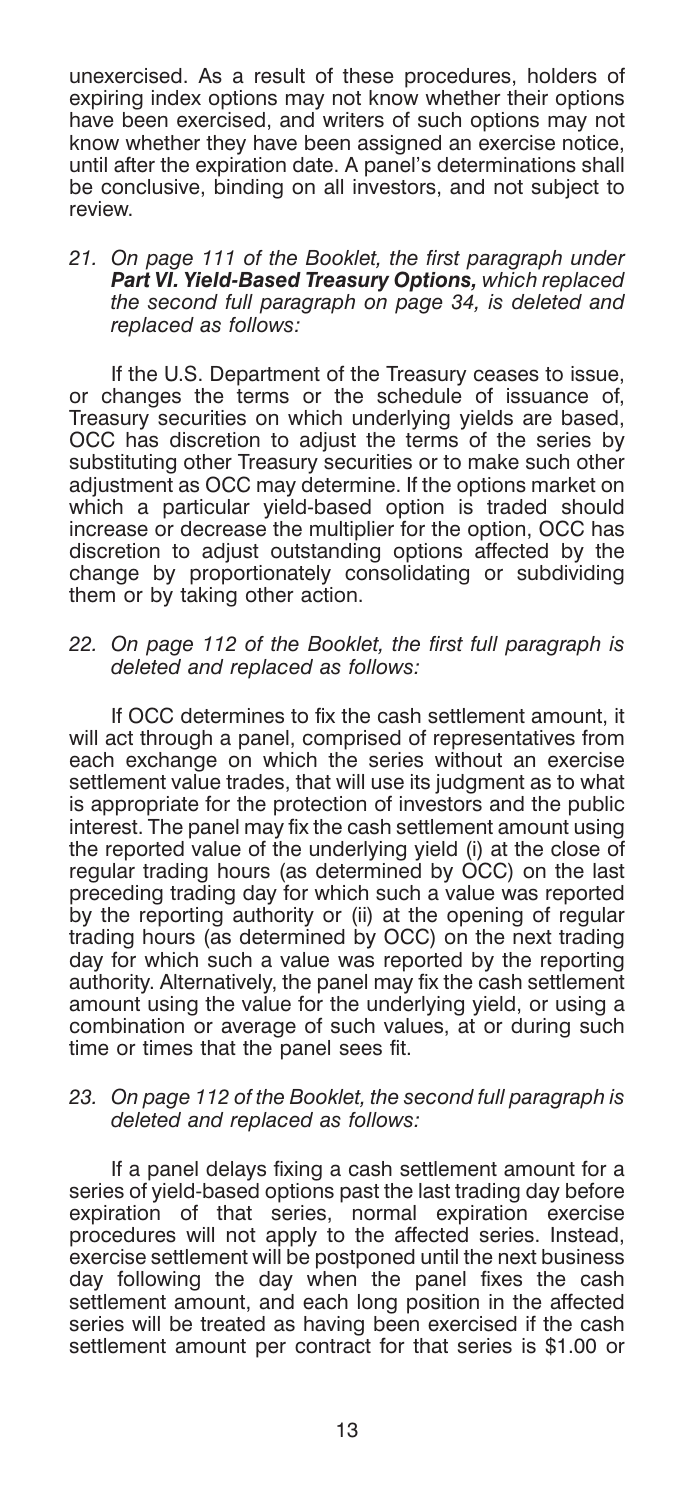more. If the cash settlement amount per contract is less than \$1.00, the option will be treated as having expired unexercised. As a result of these procedures, holders of expiring yield based options may not know whether their options have been exercised, and writers of such options may not know whether they have been assigned an exercise notice, until after the expiration date. A panel's determinations shall be conclusive, binding on all investors, and not subject to review.

# *24. On page 131 of the Booklet, the last two paragraphs, the second of which ends on page 132, are deleted and replaced as follows:*

Adjustments in the terms of binary stock options will ordinarily be made for stock dividends, stock distributions and stock splits, subject to the exception stated above where OCC determines to treat a stock distribution as ordinary.

If OCC determines to make an adjustment to binary stock options to reflect a stock dividend, stock distribution, or stock split, the exercise price of the option will ordinarily be proportionately reduced — regardless of whether a whole number of shares, or other than a whole number of shares, of the underlying security is issued. OCC has discretion to make exceptions to the general rules described above.

# *25. On page 133 of the Booklet, the first two full sentences are deleted and replaced as follows:*

Alternatively, OCC may determine to fix a value for some or all of the non-cash property received. Where holders of an underlying security receive only cash or OCC determines to fix a cash value for all non-cash property received, the aggregate per share value received, as determined by OCC, will become the exercise settlement value, trading in the options will ordinarily cease, options that are out of the money will become worthless, the expiration date will ordinarily be accelerated, and options that are in the money will be automatically exercised.

# *Additionally, the first full paragraph on page 133 is deleted and replaced with the following:*

As in the case of other stock options, any adjustment decision with respect to binary stock options will be made by OCC as described above. OCC has discretion to make exceptions to the general rules described above.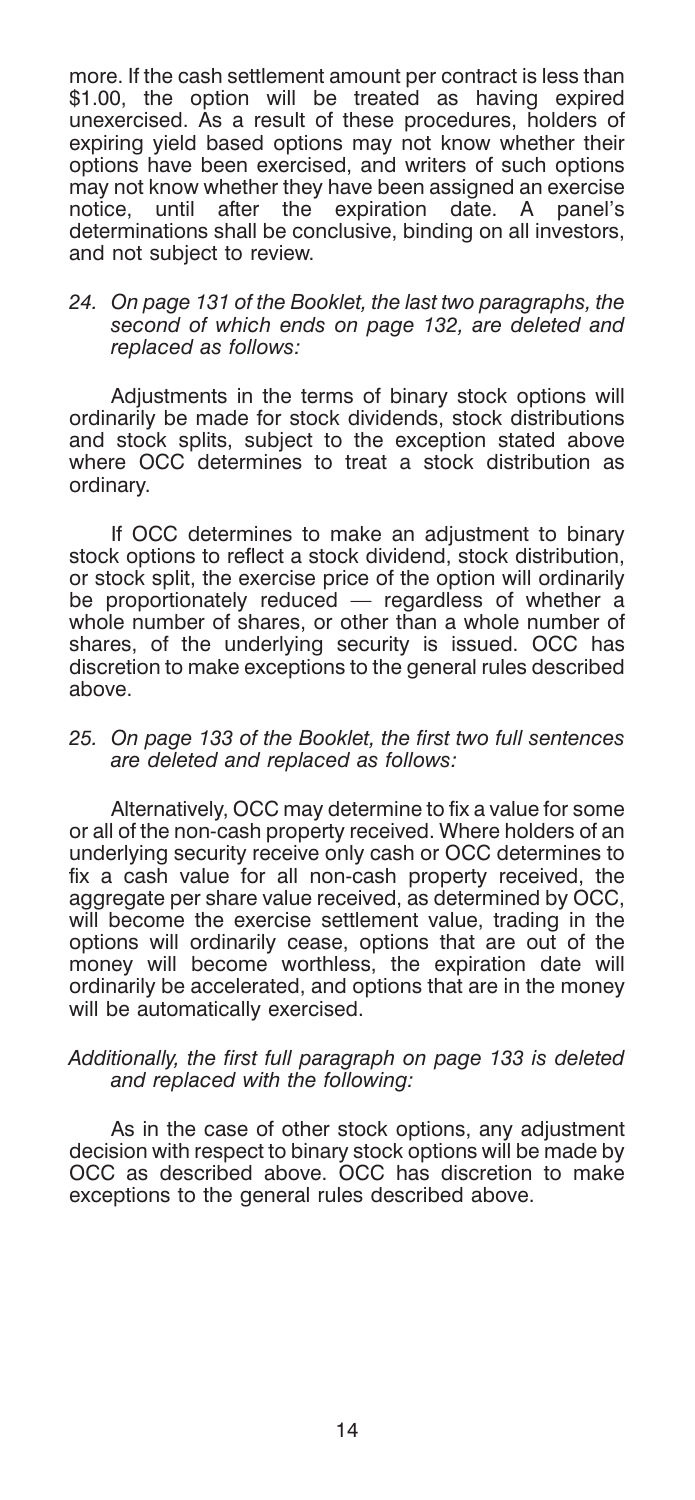*26. On page 134 of the Booklet, the last sentences of the second full paragraph is deleted and replaced as follows:*

If the option market on which an option series is traded should increase or decrease the multiplier for a series of index options, OCC may adjust outstanding options of that series.

# *27. On page 163 of the Booklet, the second full paragraph is deleted and replaced as follows:*

As a general rule, a single index-linked security option covers 100 units of the underlying security. However, it is possible that the number of underlying units covered by an index-linked security option would be adjusted after the option is issued if OCC determines, as described below, that it is appropriate to make such an adjustment.

#### *28. On page 164 of the Booklet, the first full paragraph is deleted and replaced as follows:*

An adjustment may be made to certain of the standardized terms of outstanding options on index-linked securities if a particular event occurs that is determined by OCC to warrant the adjustment. As in the case of other stock options, any adjustment decision with respect to options on index-linked securities options will be made by OCC.

#### *29. On page 165 of the Booklet, the second full paragraph is deleted and replaced as follows:*

As is the case with equity options, OCC has discretion to make exceptions to the general rules described above with respect to options on index-linked securities.

*30. On page 179 and 180 of the Booklet, the four paragraphs beginning on page 179 under* ''Adjustment of Index Options'' *are deleted and replaced as follows:*

No adjustments will ordinarily be made in the terms of index option contracts in the event that index components are added to or deleted from the underlying index or reference index or when the relative weight of one or more such index components has changed. However, if OCC determines that any such addition, deletion, or change causes significant discontinuity in the level of the underlying index or reference index, OCC may adjust the terms of the affected index option contracts by adjusting the index multiplier and/or exercise price with respect to such contracts or by taking such other action as OCC deems fair to both the holders and writers of such contracts.

If the option market on which an option series is traded should increase or decrease the index multiplier for any index option contract, or the reporting authority should